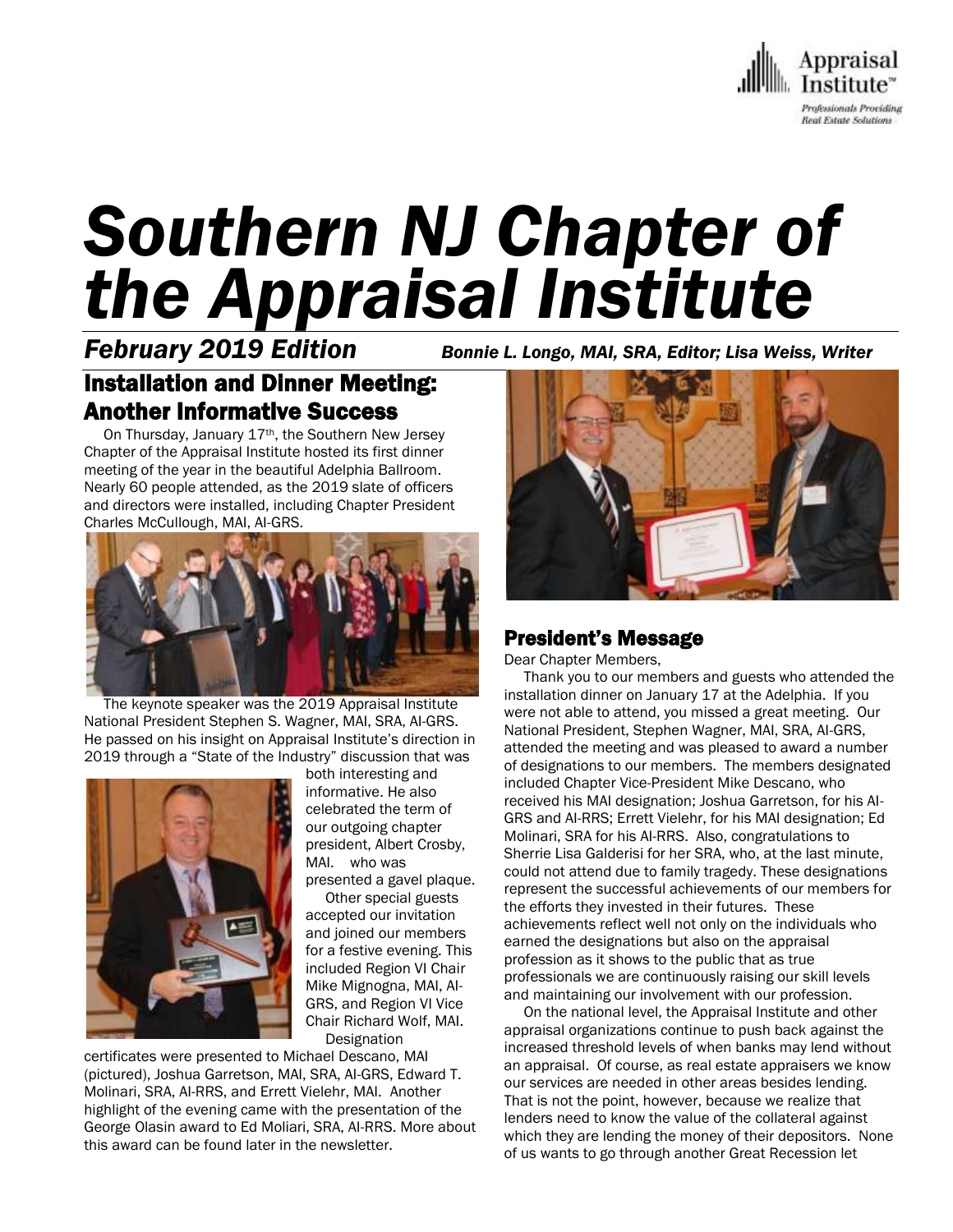

along a Great Depression (which is what the Panic of the 1893 used to be called). Obtaining a designation from the Appraisal Institute is a very good way to show bankers and others that we know what we are doing because we have been trained well to do what we are doing—appraising real estate with credible support for our value conclusions. That is true for all our appraisals.

 To our former board members, thank you for your taking the time and putting in the effort to keep our chapter viable. I hope you will continue to remain as active members of the chapter.

 To our new board members, welcome. I look forward to your being involved at the board level and hearing your views on how we can keep this chapter operating at its current high level of providing services to our current members and prospective members.

 One of the challenges ahead is the planning for the September Symposium, a one-day real estate appraisal educational event that will rival or supersede any other real estate educational event anywhere in the country!

 Please accept my best wishes for a happy and successful new year. I hope you can attend our next chapter meeting; we learn from each other as well as from our speakers.

*Charles A. McCullough, MAI AI-GRS, President*



## Congratulations Sherrie Lisa Galderisi, SRA

#### *Effective December 4th, Sherrie Lisa Galderisi earned her SRA designation. Her certificate will be presented at a future dinner meeting.*

 Sherrie has worked as an appraiser since 2005. She attended Morris County Community College, then continued at William Paterson College and Black Stone Real Estate Law. She joined the Appraisal Institute in 2006 and worked under Metro's chapter president Michael Hedden in 2008. She then moved to South Jersey and continues to keep involved with the Southern NJ Chapter and served as one of the board members (2015-2017). She specializes with high end properties, newer construction and tax appeals. Her past automotive experience, as the dealer principal's controller of a four franchise hub, has also

helped her to assist her peers with numerous commercial appraisals to add to her portfolio of experience. She is the owner and Senior Appraiser of ATP Appraisals.

 In addition to her recent SRA designation, Sherrie has also earned her Independent Fee Appraiser (IFA) and Accredited Senior Appraiser (ASA) designations and was the National Association of Independent Fee Appraisers (NAIFA) State Director for the past two years (2016-2018). She is committed to have all appraisers be as one unit to keep our industry thriving, no matter which organization they're with. She was also involved in the legislation presented to Governor Christie, (Assembly bill 1973) which did pass, to have NJ register AMC companies & pay a licensing fee.

 Sherrie is passionate about the appraisal industry and believes time is the most precious gift. She also believes being the best means to never stop learning. She looks forward to her next journey and continuing to the next level, while still supporting her peers. **Congratulations Sherrie** Lisa Galderisi, SRA!

## Molinari Presented Olasin Award

 The George Olasin award is given to a member of the Southern New Jersey Chapter of the Appraisal Institute who has given years of dedicated service to the chapter and exhibited a high standard of ethics and professionalism in their appraisal practice. This award is named after George Olasin, 1962 Chapter President, who passed away in February 2011.

 The George Olasin award for 2018 was awarded to Edward T. Moliari, SRA, AI-RRS. This prestigious honor was recognized at the installation dinner on January 17th at the Adelphia in Deptford.



 Ed is a lifelong resident of Southern New Jersey and an active member of our chapter. He has served as our chapter President three terms, and every officer and director position as well as various committees. He also served as the Regional Education Liaison, Ethics and Counseling Committee, Regional and National Nominating Committee, two 4-year terms on the National Education Committee, and various project teams. He is a two-time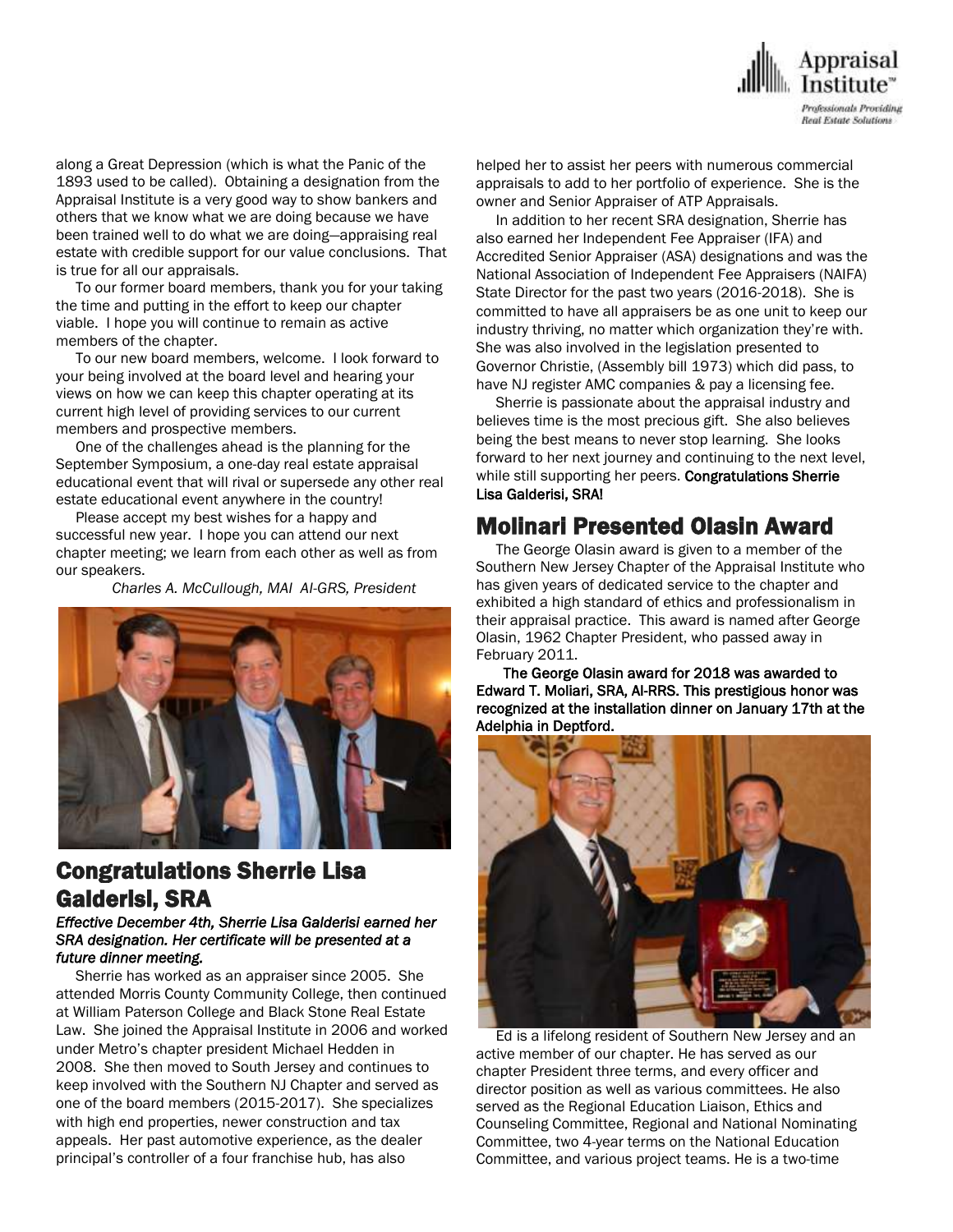

recipient of the AI Volunteer of Distinction award. In 1991 he received the SRA designation and in 2018 he received the AI-RRS designation. In 2004 he became certified as an Instructor for the Appraisal Institute and he teaches several appraisal courses in the classroom and on-line. He has also assisted with the development and review of courses and has been a guest speaker and panelist for several different organizations. He has appeared as an expert and testified before the US District Court, the Superior Court of New Jersey, the Tax Court of New Jersey, various condemnation hearings, county boards of taxation, and zoning boards. Ed has appraised all types of real property for various purposes and clients. He has extensive experience in land valuation, easement valuation and litigation support. Prior to entering the appraisal profession Ed served an apprenticeship and worked for 8 years as a rigger at the Philadelphia Naval Shipyard. He quickly grew tired of the dangers and cold winters climbing masts and working on ships in the frozen river and in drydock so he took some night classes and began his appraisal career in 1986. He started as a staff appraiser and subcontractor for a few different companies until the recession of 1990 when he had no choice but to go on his own. From 1990 to 1998 he attended college part time and earned a degree in economics from Rowan University. His company and client base grew each year and in 2002 he moved into his current office in Woodbury and formed Molinari & Associates, P.C..He is very appreciative of his family and chapter members who have supported him throughout the years. Ed recently joined the US Army Corps of Engineers and his son Justin is now continuing the tradition of providing professional appraisal services at Molinari & Associates, P.C..

Past Olasin Award Recipients

George Olasin, MAI, SRA Ed Bligh, MAI, SRA Allen Black, MAI, SRA Michael D. Jones, MAI Richard Sheldon, MAI, SRA E. Guy Elzey, Jr. SRA Norman C. LeGore, MAI, SRA Robert Sapio, MAI, SRA Henry Herskowitz, MAI, SRA A. Craig Black, SRA Alvin Rosen, SRA Tim Sheehan, MAI, SRA Howard Rosen Pat Conover, MAI

## The Appraisal Foundation Opens Call for Board of Trustees Members *Application Deadline: March 25, 2019*

 The Appraisal Foundation announced it opened a call for qualified candidates to fill three at-large trustee positions for its Board of Trustees, which is the governing body of The Appraisal Foundation. The three individuals elected will serve three-year terms beginning on January 1, 2020.

 "Our annual call for applicants is a real opportunity to cast a wide net for candidates that bring leadership and non-profit management experience who also have a deep interest in advancing the appraisal profession," said David Bunton, president of The Appraisal Foundation. "Those individuals elected will have an impact on a profession that the public trusts to determine the underlying value of assets that bolster the world's most powerful economy, while also navigating rapid change brought on by technological advancements."

 The Board provides financial support and oversight to the Foundation's two independent boards, the Appraiser Qualifications Board and the Appraisal Standards Board. The Board meets twice a year in-person in the Spring and Fall, and while Trustees are reimbursed for travel expenses, they are not compensated for their time.

 Elected members of the Board of Trustees may include individuals from all appraisal disciplines, users of appraisal services, former appraiser regulators, academics, and business leaders. Of the three seats available on the Board, two are currently held by incumbents. Throughout the search process, the Trustee Nominating Committee will be committed to creating a diverse board of the best and the brightest who are dedicated to advancing the appraisal profession.

 Completed applications for Board vacancies must be received by March 25, 2019. Please contact Board and Councils Program Manager Arika Cole at 202.624.3072 or email her at *arika@appraisalfoundation.org* about the application process.

 $\overline{\phantom{a}}$ 

## 2019 UPCOMING EVENTS

[www.myappraisalinstitute.org/education/southernNewJersey](http://www.myappraisalinstitute.org/education/southernNewJersey)

 CONFIRMED 2019 DATES: Register now! April 8 & 9: Residential & Commercial Valuation of Solar, SJ Tech Center May 16: Using Spreadsheet Programs in Real Estate Appraisals (7hr seminar), SJ Tech Center May 17: NJ Regs, Adelphia Restaurant May 17: PA Regs, Adelphia Restaurant June 4: USPAP 7-hr Update, Adelphia Restaurant SNJAI Chapter Members: Don't forget the special pricing for USPAP and the solar class --- read your emails or ask Lisa for the promo code!

#### MORE 2019 DATES: Register soon!

 $\overline{\phantom{0}}$ 

 June 10 & 11: Seminars at the Shore with Vince Dowling, MAI, Golden Nugget

 If you have classes/seminars/speaks suggestions, please contact Lisa --- we want to offer what you need!

Are you on Facebook? We now have a chapter page: "like" us: Southern NJ Chapter - Appraisal Institute



## Comprehensive Exam Prep

Gary DeWeese, MAI, and an instructor for the Appraisal Institute for more than 20 years, is offering his Comp Exam prep material for sale. The cost is \$300 for the Income,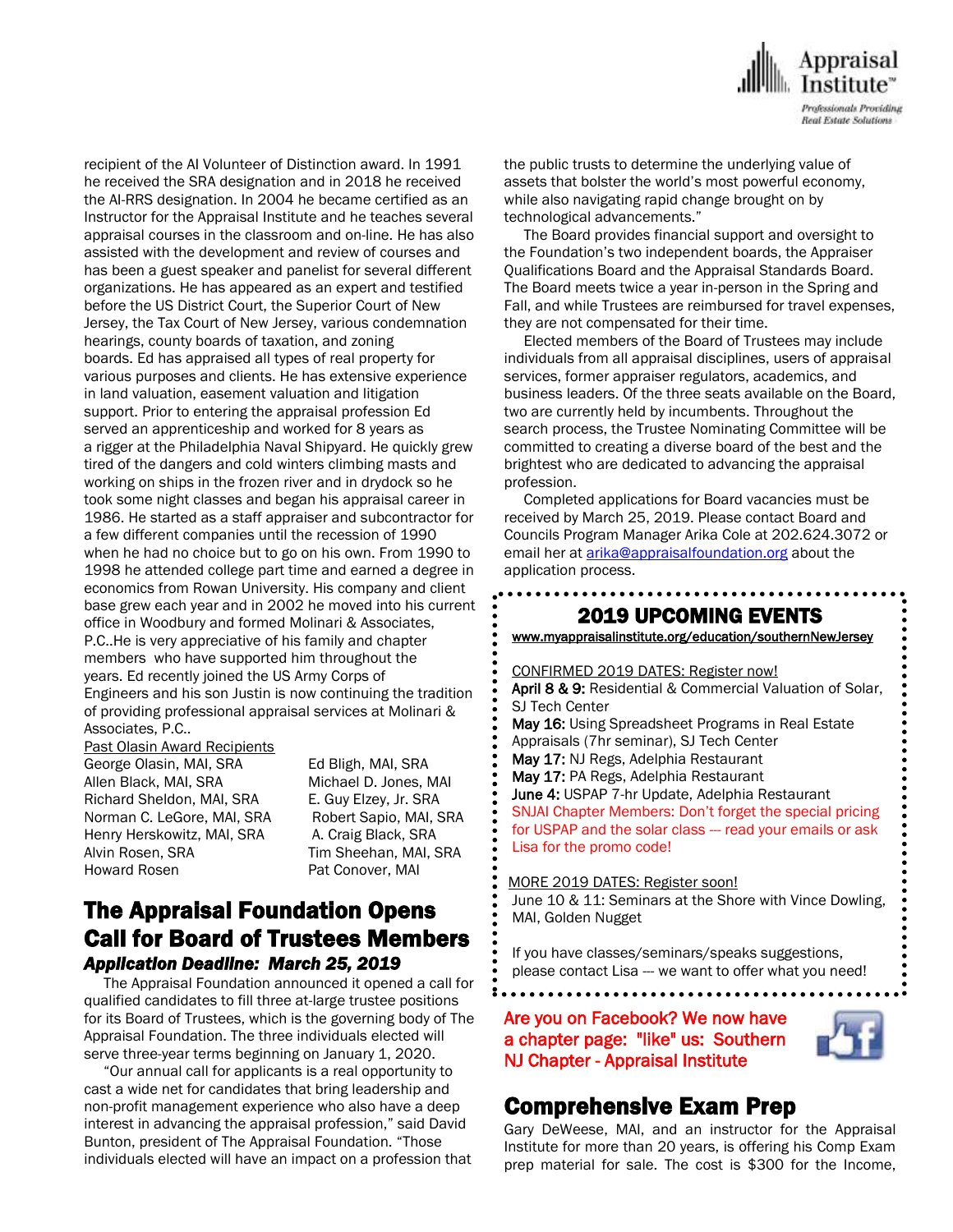

\$150 for the Sales, \$150 for the Cost/HBU and \$150 for the General module material. If you purchase the first 3 modules, the General module material is free. The material is based on multiple choice type problems with detailed solutions illustrated. The material is electronically delivered the same day as ordered. For more information about the material, to read student reviews, and learn how to order go towww.garydeweese.com or contact Gary directly at garydeweese@comcast.net or 925-216-8751. *The materials were developed by Gary DeWeese and are not sponsored or endorsed by the Appraisal Inst.*

# Vendor Opportunity

### WSFS Bank is combining with Beneficial Bank in 1Q19

 WSFS Financial Corporation is a multi-billion dollar financial services company. Its primary subsidiary, WSFS Bank, is the oldest and largest locally-managed bank and trust company headquartered in Delaware & the Delaware Valley. WSFS operates from 76 offices located in Delaware (45), Pennsylvania (29), Virginia (1) and Nevada (1). Serving the Delaware Valley since 1832, WSFS Bank is one of the 10 oldest banks in the US continuously operating under the same name. WSFS Bank announced it will combine with Beneficial Bank in the 1st quarter of 2019. Beneficial Bank is headquartered in Philadelphia and has a strong presence in Philadelphia and Southern NJ.

As a result of the expanded territory, WSFS Bank is looking to expand our residential appraisal vendor panel to service the anticipated increase in volume across our entire footprint in Southeastern Pennsylvania (Bucks, Chester, Delaware, Montgomery and Philadelphia counties); Southern New Jersey (Burlington, Camden, Cumberland, Gloucester, Salem Counties), along with all Southern New Jersey Shore points (Atlantic, Cape May & Ocean Counties); and Delaware (New Castle, Kent and Sussex Counties). If you are interested in applying for inclusion on our residential appraisal vendor panel, contact [resvaluation@wsfsbank.com](mailto:resvaluation@wsfsbank.com) for a vendor application.

## NJ DEP – Appraisal Contract Notification Information

Current & Prospective Appraisal Vendors: If you are not already enrolled in the NJ Start Program, please register: [https://www.state.nj.us/treasury/purchase/njstart/vendor.](https://www.state.nj.us/treasury/purchase/njstart/vendor.shtml) [shtml](https://www.state.nj.us/treasury/purchase/njstart/vendor.shtml) Make sure you register under code 946-15 (appraisal services – real estate) to ensure being notified of the application.

# Scholarship Deadlines \$\$\$\$\$\$\$

Do you have designation education to take towards your MAI, SRA, AI-GRS or AI-RRS designation? You may be eligible for a scholarship that will cover the cost of a course:

- [AI Education Trust AI Course Scholarship](http://send.appraisalinstitute.org/link.cfm?r=TyxXOooBFM-9kcaVyjABIA~~&pe=2LfVDLKkPw4a7iTJT6vFSRyUTGWvyKlgZVfaPxv8aeo3V7p4KW8PkzldlItyi6QjcBvOjG5kSbUVrCcwyOcfrw~~&t=tFW740karyB2Xp6B0vb37A~~)
- [AI Education Trust Minorities & Women AI](http://send.appraisalinstitute.org/link.cfm?r=TyxXOooBFM-9kcaVyjABIA~~&pe=buSm2u3XE0A-XOxJTNdDARx35OKrf9M7Cm1PFLBX8PcOseTGh-WmE1v1L86Qi2rC8D7CQupIRrnMkBAEYtTDfA~~&t=tFW740karyB2Xp6B0vb37A~~) Course **Scholarship**

The AI Education and Relief Foundation awards scholarships quarterly to worthy candidates. For more information, [visit our website now.](http://send.appraisalinstitute.org/link.cfm?r=TyxXOooBFM-9kcaVyjABIA~~&pe=04S6BV_WRjPuRE9iBWgyet4QJhEnA9MTgKpjEHqURLFVBaSWFotXIxmjohy8sFUtAAx-lEomdoDTtMmRRRRz6g~~&t=tFW740karyB2Xp6B0vb37A~~) Have a question, email **[aierf@appraisalinstitute.org](mailto:aierf@appraisalinstitute.org)** or call 312-335-4133.

## News From National …

**[Online Education:](http://www.mmsend50.com/ls.cfm?r=99596491&sid=8974475&m=957997&u=Appraise&s=http://www.appraisalinstitute.org/online) Learn at your own** pace anytime, anywhere. Top-notch Appraisal Institute courses and seminars come straight to your desktop with online education! Learn from any computer anywhere,



whenever you have time. It's easy, convenient and a great way to get the education you want. Click-through URL: [http://www.appraisalinstitute.org/online](http://www.mmsend50.com/ls.cfm?r=99596491&sid=8974477&m=957997&u=Appraise&s=http://www.appraisalinstitute.org/online)

Change Coming to AI Software Platform National's current association management system (membership database and customer relations management software platform) will be replaced in fall 2019. AI's investment in this new system is designed to enhance your experience and improve operational efficiencies. The new system includes a number of improvements intended to enhance your account management experience, provide new and improved self-service features and provide you with an integrated web experience. All of this will ensure that your interactions with the Appraisal Institute are simpler and more convenient. AI professionals and other users will receive more information, including training, as the rollout date this fall approaches.

## Uniform Standards of Professional Appraisal Practice

(USPAP) USPAP class participants need to purchase & bring to class their own copies of this book from the Appraisal Foundation. We will NOT provide the USPAP document as part of the course materials; we only supply the student manual published by the Appraisal Institute.

## Appraisal Institute Education and Relief Fund

The AI Education and Relief Foundation (AIERF) is here to help, but we need your assistance. Consider making a donation to AIERF which will assist your colleagues in need of emergency assistance as well as support those seeking assistance in completing their education to become a Designated member though our scholarship program. We sincerely thank the many of you who have already donated through the **AIERF [website](http://send.appraisalinstitute.org/link.cfm?r=TyxXOooBFM-9kcaVyjABIA~~&pe=0NW2OADxNU3EbUKtXAumJeUpqRzVXH1D8cRwShNQ-UbhS48QracrK31x-qbZb4yXa5zgrr2l4GW7bac7143aSg~~&t=QIew13Z0zbjQIaET-qgxTA~~)** or by making a voluntary donation on your 2019 AI Invoice! If you or someone you know has been affected by natural disaster, medical emergency or other emergency that has occurred, apply today for financial assistance by clicking [here.](http://send.appraisalinstitute.org/link.cfm?r=TyxXOooBFM-9kcaVyjABIA~~&pe=VbUBYoFMnuJzhUrjk-o8vZPSVXCpTYNe26lfNuFxWBhKxDg23CxYeOqi7Txm-Wi-amng-zo24n1eN_5qljfqUg~~&t=QIew13Z0zbjQIaET-qgxTA~~) For more information on AIERF Scholarships[, click here.](http://send.appraisalinstitute.org/link.cfm?r=TyxXOooBFM-9kcaVyjABIA~~&pe=Hx6nUUZV6WqMrDEFqk3fbqFgGbsLqjMrNtunrYjElUG9Id-mmJo7ZCQN-DESuHRE0ecFjRJLsRGeLRsoZls26Q~~&t=QIew13Z0zbjQIaET-qgxTA~~) To make a donation please click the button below.

Donate Today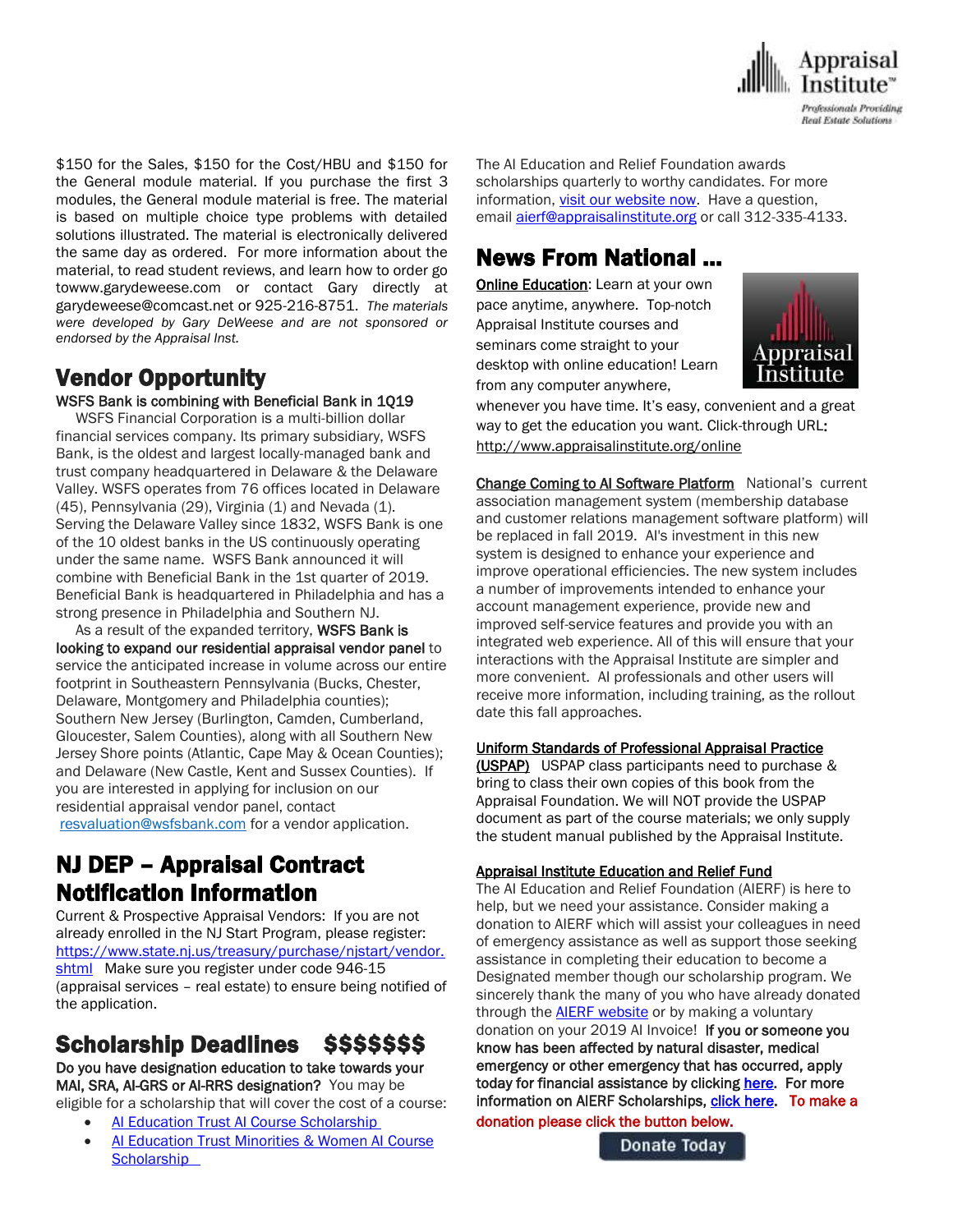

## Valuation Magazine

 As residential appraisers face new concerns, the Appraisal Institute continues spending significant time and resources on the issues and challenges impacting valuation professionals, according to an article in Valuation magazine's fourth quarter <sup>2018</sup> issue. The magazine's cover story, "Bigger Challenges, Bigger Opportunities" shares some of the key issues that the valuation profession has endured, and what appraisers can expect from the Appraisal Institute in 2019. This article discusses what valuation professionals need to know about how AI's 2019 elected officers plan to handle challenges like appraisal waivers, overregulation and slower residential markets. Read "Bigger Challenges, Bigger [Opportunities"](https://www.valuation-digital.com/valuation/q4_2018/MobilePagedReplica.action?pm=1&folio=12#pg14) in Valuation magazine's fourth [quarter](https://www.valuation-digital.com/valuation/q4_2018/MobilePagedReplica.action?pm=1&folio=Cover#pg1) 2018 issue.

## The Positions with the Best Job Security in America *www.theladders.com*

 [Recent data](https://247wallst.com/special-report/2018/08/27/jobs-with-the-best-and-worst-job-security-3/) from the site 27/7 Wall St. shows that appraisers and assessors of real estate have the best job security, and reported that the current unemployment rate is 3.9%. The site examined unemployment rates of different jobs based on information from the Bureau of Labor Statistics to come up with these lists. [It also noted](https://247wallst.com/special-report/2018/08/27/jobs-with-the-best-and-worst-job-security-3/) that "the 30 jobs with the highest job security have unemployment rates below 1.0%, while the 30 jobs with the lowest job security have unemployment rates of 7.5% or above." Here are the 10 jobs with the best security, with each position's unemployment rate and projected job growth:

#### 1) Appraisers and assessors of real estate

- Unemployment rate: 0.2% (note: "tied the highest job security")
- Projected job growth 2016-26: +14.4%

#### 2) First-line supervisors of correctional officers

- Unemployment rate: 0.2% (note: "tied the highest job security")
- Projected job growth 2016-26: -7.8%

#### 3) Water and wastewater treatment plant and system operators

- Unemployment rate: 0.3% (note: "tied 3rd highest job security")
- Projected job growth 2016-26: -3.2%

#### 4) Respiratory therapists

- Unemployment rate: 0.3% (note: "tied 3rd highest job security")
- Projected job growth 2016-26: +23.4%

#### 5) Court, municipal, and license clerks

- Unemployment rate: 0.3% (note: "tied 3rd highest job security")
- Projected job growth 2016 -26: +6.6%
- 6) Precision instrument and equipment repairers
- Unemployment rate: 0.3% (note: "tied 3rd highest job security")
	- Projected job growth 2016-26: N/A

#### 7) Dental hygienists

- Unemployment rate: 0.4% (note: "7th highest job security")
- Projected job growth 2016-26: +19.6%

#### 8) Physicians and surgeons

- Unemployment rate: 0.5% (note: "tied 8th highest job security")
- Projected job growth 2016-26: N/A

#### 9) Emergency medical technicians and paramedics

- Unemployment rate: 0.5% (note: "tied 8th highest job security")
- Projected job growth 2016-26: +15.1%

### 10) Occupational therapists

- Unemployment rate: 0.5% (note: "tied 8th highest job security")
	- Projected job growth 2016-26: +21.2%

Here are the remaining 20 jobs with the best job security:

- 11) First-line supervisors of police and detectives
- 12) Police and sheriff's patrol officers
- 13) Private detectives and investigators
- 14) Directors of religious activities and education
- 15) Tax examiners & collectors/revenue agents
- 16) Chiropractors
- 17) Clergy
- 18) Clinical laboratory technologists & techs
- 19) Probation officers and correctional treatment specialists
- 20) Credit authorizers, checkers, and clerks
- 21) Special education teachers
- 22) Librarians
- 23) Speech-language pathologists
- 24) Physician assistants
- 25) Lawyers
- 26) Postal service mail carriers
- 27) Psychologists
- 28) Dentists
- 29) Insurance underwriters
- 30) Statisticians

## Appraisal Inst. Joins 17 Groups Opposing Credit Union Administration's Proposed Action

 The Appraisal Institute joined 17 other organizations in saying it "strongly opposed" the National Credit Union Administration's plan to reduce the number of nonresidential real estate loans requiring appraisals.

 The Appraisal Institute said it opposed the NCUA's proposal to quadruple – from \$250,000 to \$1 million – the appraisal threshold for non-residential real estate loans. The appraisal threshold is the loan amount below which appraisals are not required. Increasing the threshold would drastically increase the number of non-residential real estate loans that would not require an appraisal. Saying it